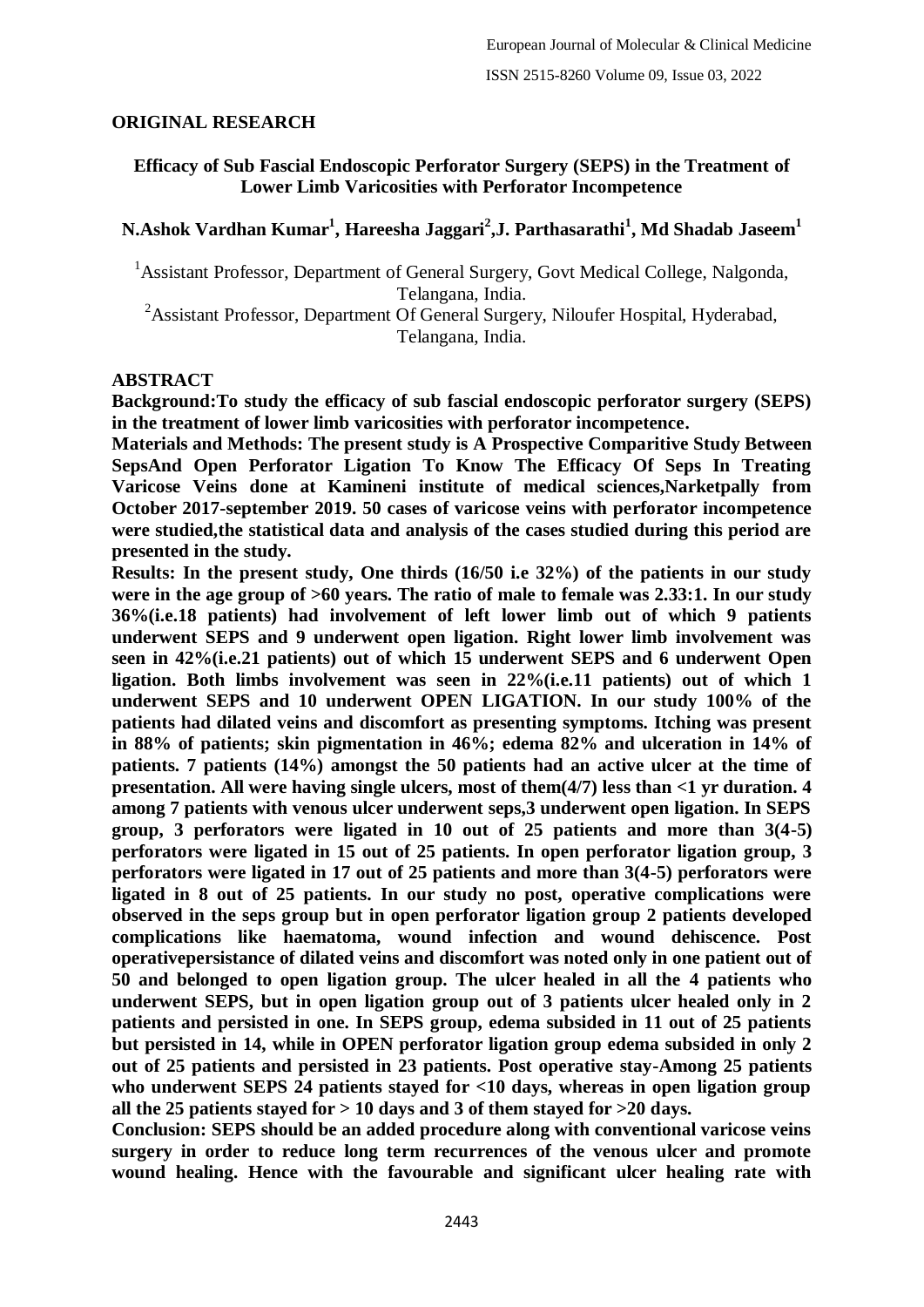**improvement and reduction in clinical severity suggests that SEPS plays an important role in surgical management of advanced stages of venous insufficiency. Keywords: SEPS, Open Ligation, Vericose veins, Edema, Post operative complications.**

**Corresponding Author:**Dr.MdShadabJaseem, Assistant Professor, Department of General Surgery, Govt Medical College, Nalgonda, Telangana, India.

### **INTRODUCTION**

Varicose veins of lower limb present with a spectrum of clinical features ranging from pain or heaviness of affected limb to non-healing ulcers over the lower limb. The development of this chronic venous insufficiency pathology is well attributed to venous hypertension either caused by obstruction, valvular reflux or both involving superficial, deep or perforator veins. The patients with varicose veins usually require some form of surgical intervention since the conservative therapy including compression, lifestyle modification and venotonic medications are expensive with risk of persisting symptoms. Primary valvular incompetence, leading to cutaneous venous hypertension in 60% of the patients results in a series of cutaneous manifestation which in its severe form presents as ulcers over the lower third of leg. The deep venous system communicates with the superficial system by the perforators with inward flow. Perforator Incompetence is one of the leading cause for chronic venous insufficiency in lower limbs.

Many studies have demonstrated that most patients with venous or varicose ulcers or longstanding venous insufficiency have a large number of incompetent perforators compared to patients with uncomplicated varicose veins. The surgery for perforators like the stab avulsions or multiple phlebectomies, fails to correct the outward flow in perforators in most cases. This is because, the removal of superficial varicosities do not affect the transmission of high venous pressure from the calf pump to the microcirculation of the skin of the "gaiter"s area" called as the "blow out syndrome" The open perforator ligation requires either multiple skin incisions in the leg which at times may be required to be done in unhealthy skin which has resulted due to chronic venous insufficiency or a long medial incision to expose perforators (Linton"s procedure).SEPS is a less invasive technique when compared to the above procedures as this is performed by 2- 3 small incisions in upper third of leg where the skin is healthy and supple. This has the potential benefit of reducing wound infections and early wound healing and hence reduced hospital stay.

Hence subfascial endoscopic perforator ligation surgery is an appropriate option for all incompetent perforating veins reducing the burden of treating the advanced chronic venous insufficiency and in patients with active ulcer with better outcome and efficacy.

### **Aim**

To study the efficacy of sub fascial endoscopic perforator surgery (SEPS) in the treatment of lower limb varicosities with perforator incompetence.

### **Objectives**

- 1. To study the age wise distribution of varicose veins in patients
- 2. To study gender wise distribution of varicose veins in patients
- 3. To study the clinical features of varicose veins
- 4. To study the effectiveness of SEPS compared to open ligation in rate of healing of ulcer
- 5. To study the complication rates
- 6. To study the recurrence rate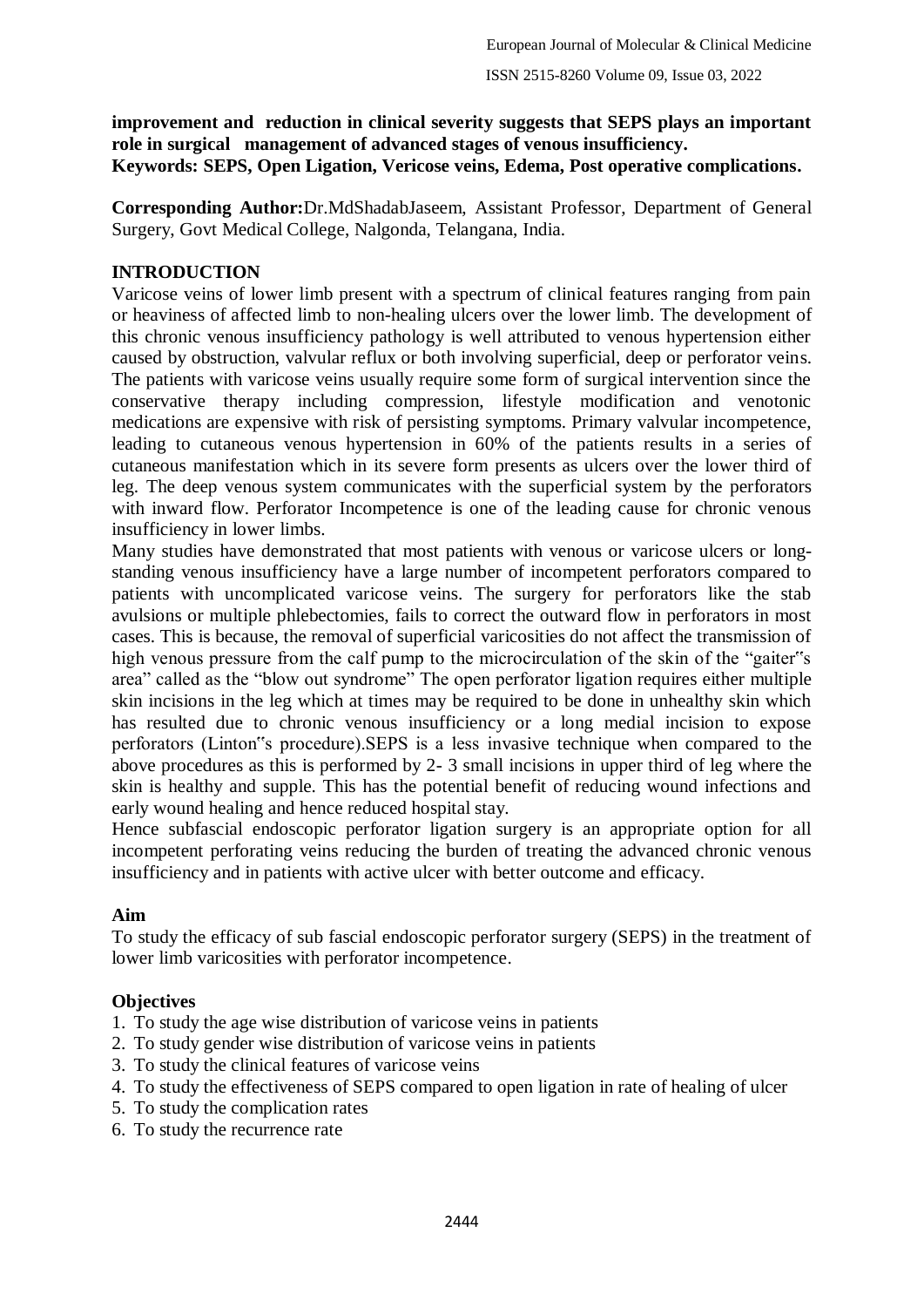## **MATERIALS & METHODS**

- Patients in General surgery OPD, diagnosed as lower limb varicosities and admitted in KIMS, Narketpally were studied after informed, written and verbal consent.
- Detailed clinical history taken, general and local examination and complete surgical profile done.
- Specific examinations like Venous Colour Doppler of the involved lower limb also done.
- 50 Patients were selected at random for open and endoscopic perforator surgery (25 each)
- Follow up after surgery 2 wks,1month,3months and 6 months for recurrence and complications

## **Preoperative preparation:**

Pre-operative evaluation included duplex scanning of the affected limb and the incompetence in superficial, deep and perforator levels were documented. The incompetent perforator vein on the skin was marked accurately using a skin marker on the day of surgery using doppler which helps the surgeon during surgery. All patients received a single dose prophylactic antibiotic just before induction of anaesthesia.





**leg**

Figure 1: Marked perforators **Figure 2: Venous ulcer over llower** 



**Figure 3: Venous ulcer over gaiter's area Figure 4: Lipodermatosclerosis of both limbs**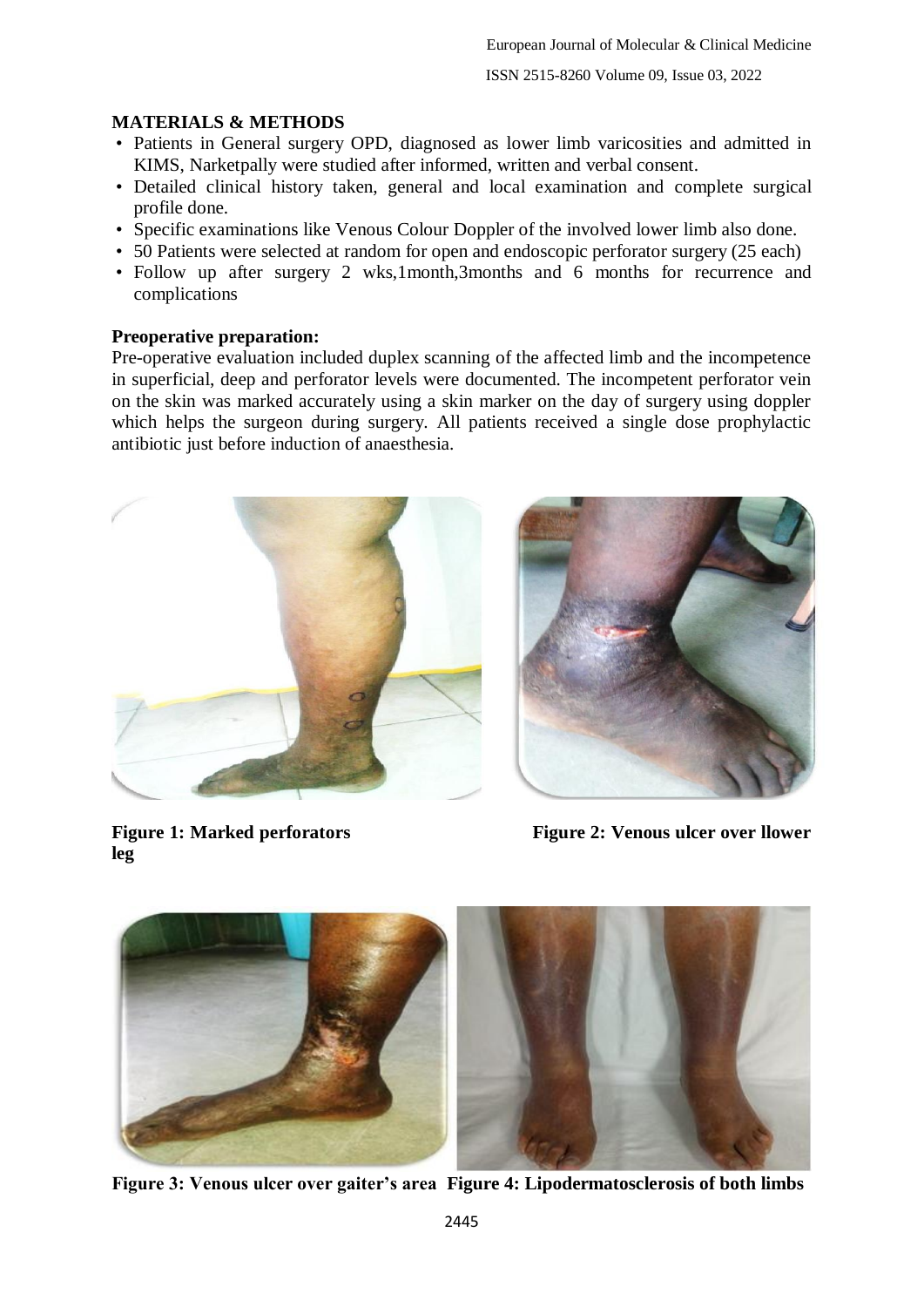### **Operative technique:**

The procedure of SEPS was performed under spinal anaesthesia. Patient in supine position and in Trendelenberg position with flexion and abduction at hip and flexion at knee. In our study this technique was performed using two port technique. We did not use the tourniquet during the surgery. Limb was painted and draped. A skin incision was made measuring 13 mm one hand breadth or 5 cm below and medial to tibial tuberosity and was deepened in layers. Skin retractors used for better visualization.The deep fascia was identified and incised.

#### **Post-operative assessment:**

Once the spinal anaesthesia wears off, the patients were encouraged to ambulate on the day of surgery and all patients received antibiotics for 48 hours post-surgery. Patients were discharged in 3-6 days with post-operative instructions on ambulation, limb elevation and maintaining the elasto- crepe compression bandage regularly. Ulcer dressings were done regularly and skin sutures removed on follow up with assessment of clinical symptom reduction and ulcer size reduction at  $1<sup>st</sup>$ ,  $2<sup>nd</sup>$  and  $3<sup>rd</sup>$  week post-surgery.

#### **RESULTS**

| <b>Included in the Study</b> |                   |                                         |                |  |  |  |  |
|------------------------------|-------------------|-----------------------------------------|----------------|--|--|--|--|
| Age                          | Seps group [n-25] | Open perforator ligation group $[n-25]$ | Total $[n-50]$ |  |  |  |  |
| $21-30yr$                    | 6/25              | 4/25                                    | 10/50(20%)     |  |  |  |  |
| $31-40yr$                    | 2/25              | 1/25                                    | 3/50(6%)       |  |  |  |  |
| $41-50yr$                    | 5/25              | 4/25                                    | 9/50(18%)      |  |  |  |  |
| $51-60yr$                    | 3/25              | 8/25                                    | 11/50(22%)     |  |  |  |  |
| $>60$ yr                     | 9/25              | 8/25                                    | 17/50(34%)     |  |  |  |  |

**Table 1: Age Wise Distribution of Patients Presenting with Perforator Incomeptence** 

One thirds (16/50 i.e 32%) of the patients in our study were in the age group of >60 years.

Total  $\left| \frac{25}{25} \right|$   $\frac{25}{25}$   $\left| \frac{50(n)}{25} \right|$ 

|              |  |  |  | Table 2: sex distribution of patients presenting with perforator incomeptence included |  |
|--------------|--|--|--|----------------------------------------------------------------------------------------|--|
| in the study |  |  |  |                                                                                        |  |

|                         | Seps group     | Open perforatorLigation group | $Total[n=50]$  |
|-------------------------|----------------|-------------------------------|----------------|
| Totalno Ofmales         | $21/25 - 42\%$ | 14/25-28%                     | $35/50-(70%)$  |
| <b>Totalnooffemales</b> | $4/25 - 16%$   | 11/25-22%                     | $15/50-(30\%)$ |

In our study which included a sample size of 50 Patients, two third of the patients were male andone-third were female.

The ratio of male to female was 2.33:1.

| Table 3: involvement of limbs in patients presenting with perforator incomeptence |  |  |  |  |
|-----------------------------------------------------------------------------------|--|--|--|--|
| included in study                                                                 |  |  |  |  |

| <b>Involvement of Lower limbs</b> | <b>Seps Group</b> | <b>Open Ligation</b> | Total $[n=50]$ |
|-----------------------------------|-------------------|----------------------|----------------|
|                                   |                   | group                |                |
| Left                              | 9/25              | 9/25                 | 18/50(36%)     |
| Right                             | 15/25             | 6/25                 | 21/50(42%)     |
| <b>Bilateral</b>                  | 1/25              | 10/25                | 11/50(22%)     |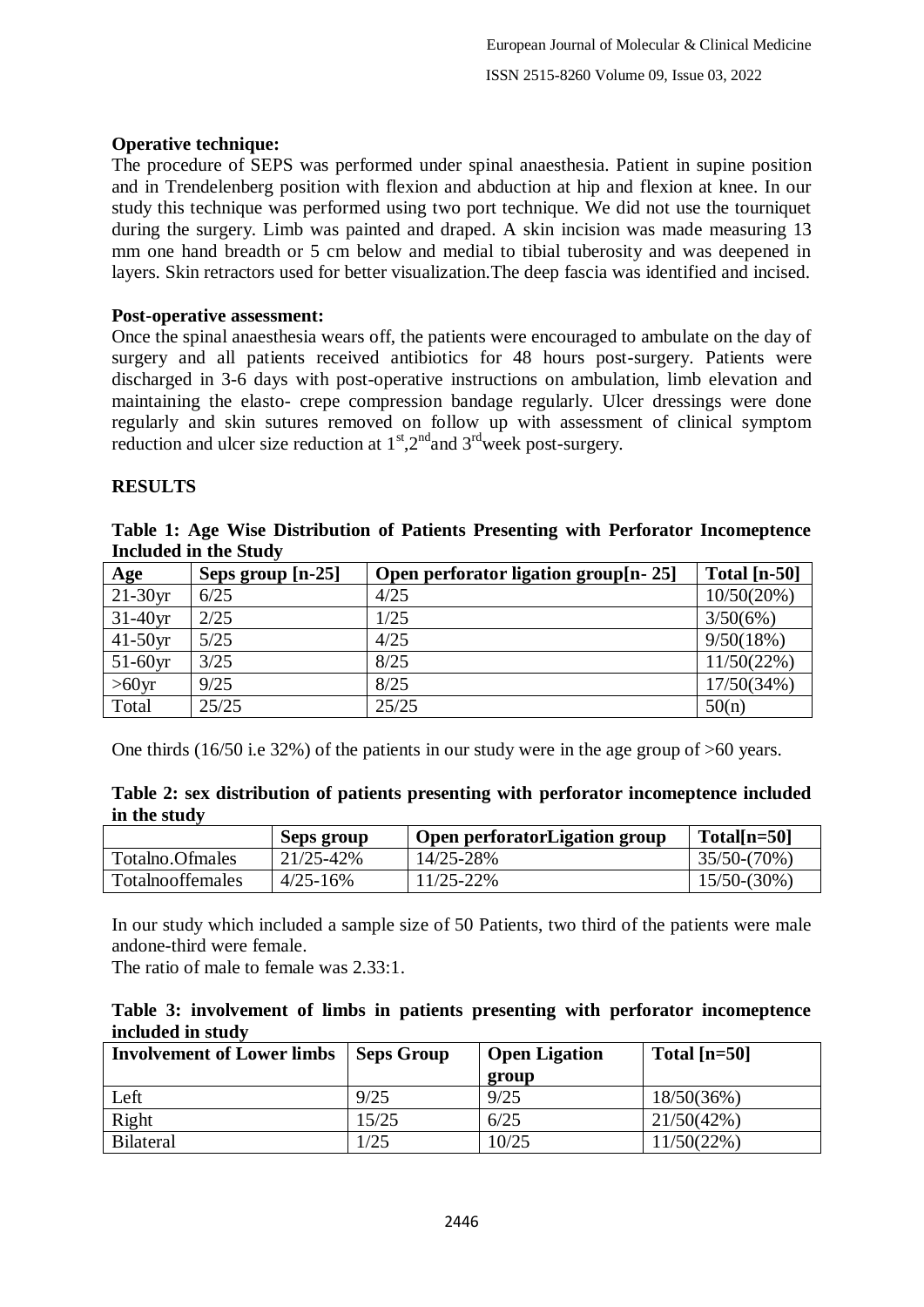In our study 36%(i.e.18 patients) had involvement of left lower limb out of which 9 patients underwent SEPS and 9 underwent open ligation.

Right lower limb involvement was seen in 42%(i.e.21 patients) out of which 15 underwent SEPS and 6 underwent Open ligation.

Both limbs involvement was seen in 22%(i.e.11 patients) out of which 1 underwent SEPS and 10 underwent open ligation.

**Table 4: presenting symptoms in patients with perforator incomeptence included in the study**

| <b>Symptom</b>         | Seps group | <b>Open ligationGroup</b> | $Total[n=50]$   |
|------------------------|------------|---------------------------|-----------------|
| Dilated/distendedVeins | 25/25      | 25/25                     | $50/50-(100\%)$ |
| Pain/discomfort        | 25/25      | 25/25                     | $50/50-(100\%)$ |
| Itching                | 22/25      | 22/25                     | $44/50-(88%)$   |
| Skinpigmentation       | 10/25      | 22/25                     | $32/50-(46%)$   |
| Edema                  | 15/25      | 26/25                     | $41/50-(82%)$   |
| Ulceration             | 4/25       | 3/25                      | $7/50-(14%)$    |

In our study 100% of the patients had dilated veins and discomfort as presenting symptoms. Itching was present in 88% of patients; skin pigmentation in 46%; edema 82% and ulceration in 14% of patients.

**Table 5: number of patients presenting clinically with active venous ulcer and their duration**

| <b>Presentation</b> | Seps group | Open perforatorLigation group | <b>Total</b> |
|---------------------|------------|-------------------------------|--------------|
| $<$ 3 $\rm{months}$ | 1[25]      |                               | 1501         |
| 3months-6months     | 1[25]      |                               | 1[50]        |
| $6$ months-1 yr     | 1[25]      | 1[25]                         | 2[50]        |
| $1yr-2yrs$          | 1[25]      | 2[25]                         | 3[50]        |
| Total               | 4[25]      | 3[25]                         | 7[50]        |

7 patients (14%) amongst the 50 patients had an active ulcer at the time of presentation. All were having single ulcers, most of them( $4/7$ ) less than  $\leq 1$  yr duration 4 among 7 patients with venous ulcer underwent seps,3 underwent open ligation

**Table 6: intra operative details of patients undergoing seps and open ligation in present study**

|                         | Seps group             | Open perforator ligationGroup |
|-------------------------|------------------------|-------------------------------|
| TrendelenberG           | 13(25)                 | 22(25)                        |
| Operation+GSVStripping  |                        |                               |
| No.OfperforatorsLigated |                        |                               |
| $1 - 3$                 | 10(25)                 | 17(25)                        |
| $4 - 5$                 | 15(25)                 | 08(25)                        |
| Mean operating time     | $120 \text{mins} [50]$ | $135 \text{mins} [50]$        |

In SEPS group, 3 perforators were ligated in 10 out of 25 patients and more than 3(4-5) perforators were ligated in 15 out of 25 patients.In open perforator ligation group, 3 perforators were ligated in 17 out of 25 patients and more than 3(4-5) perforators were ligated in 8 out of 25 patients.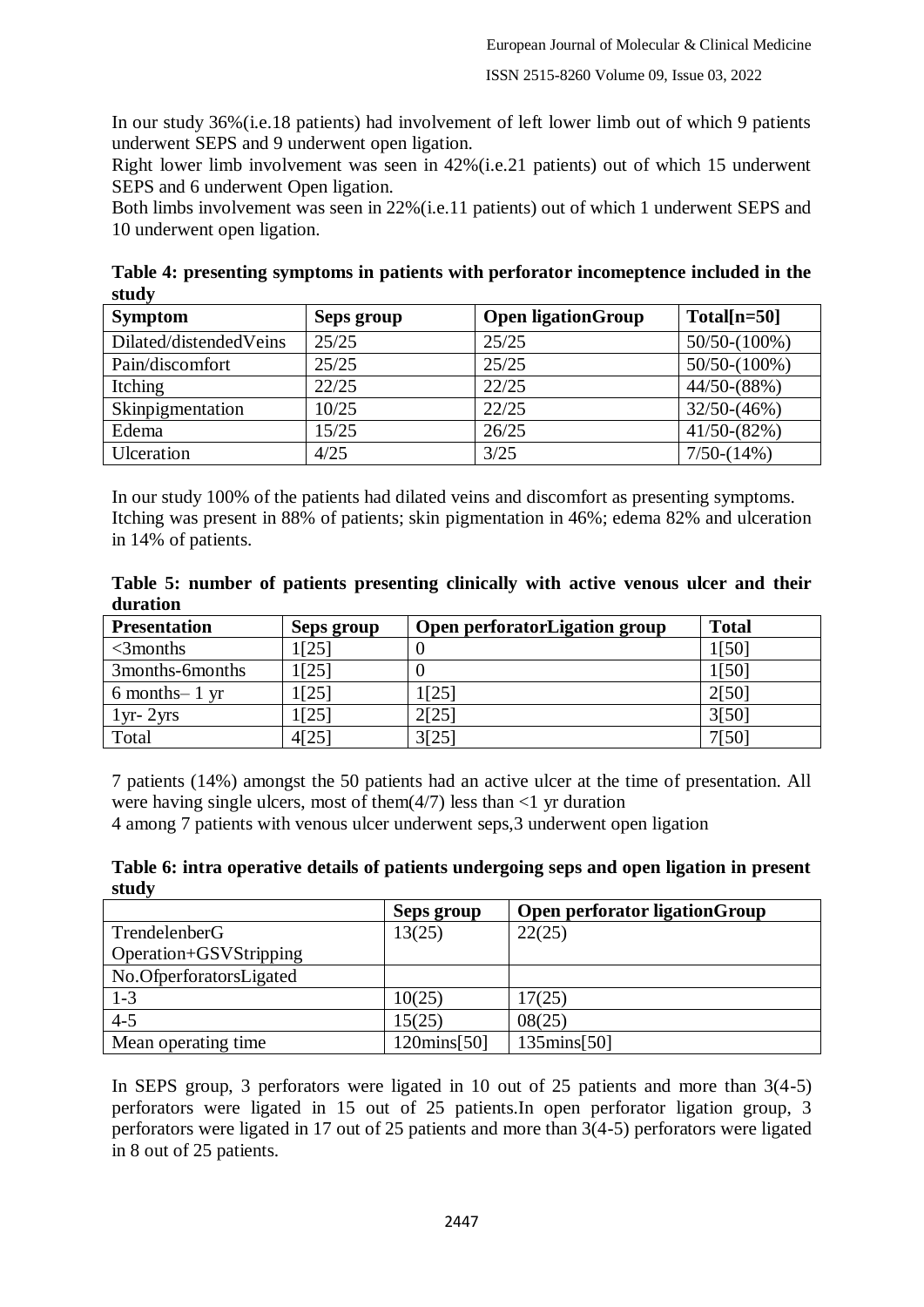In our study the mean operating time for SEPS was 120 minutes and the mean operating time for open perforator ligation was 135 minutes.

| <b>Complication</b>        | <b>SEPS</b> | <b>OpenPerforator ligation group</b> | <b>Total</b> |
|----------------------------|-------------|--------------------------------------|--------------|
|                            | group       |                                      |              |
| WoundDehiscence//haematoma | $\Omega$    | 1/25                                 | 1/50         |
| Woundinfections            |             | 1/25                                 | 1/50         |
| <b>Skinnecrosis</b>        |             |                                      |              |
| <b>DeepveinThrombosis</b>  |             |                                      |              |
| Total                      |             | 2/25                                 |              |

### **Table 7: post operative complications**

In our study no post operative complications were observed in the seps group but in open perforator ligation group 2 patients developed complications like haematoma, wound infection and wound dehiscence.

| <b>Symptoms</b>              | <b>Seps</b> | Open perforator ligation | <b>Total</b> |
|------------------------------|-------------|--------------------------|--------------|
| PersistanceofDilatedveins    |             | 1/25                     | $1/50-2%$    |
| PersistanceofPain/discomfort |             | 1/25                     | $1/50-2%$    |
| <b>U</b> lceration           | 4/25        | 2/25                     | $6/50 - 18%$ |
| Healed persistent            |             | 1/25                     | $1/50-2%$    |
| Edema                        | 11/25       | 2/25                     | 13/50-26%    |
| Subsidedpersistent           | 14/25       | 23/25                    | 27/50-54%    |

#### **Table 8: Persistance of clinical symptoms after surgery**

Post operativepersistance of dilated veins and discomfort was noted only in one patient out of 50 and belonged to open ligation group.

| Table 2. Guration of postoperative stay |             |                                |              |  |  |  |
|-----------------------------------------|-------------|--------------------------------|--------------|--|--|--|
| <b>Duration</b>                         | <b>Seps</b> | <b>Open perforatorLigation</b> | <b>Total</b> |  |  |  |
| $5-10$ days                             | 24/25       | 0/25                           | 24/50(48%)   |  |  |  |
| $11-20$ days                            |             | 22/25                          | 23/50(46%)   |  |  |  |
| $>$ 20days                              | 0/25        | 3/25                           | 3/50(6%)     |  |  |  |

#### **Table 9: duration of postoperative stay**

Patients who underwent SEPS has <10 days postoperative stay when compared to open ligation group who stayed for more than 10 days

### **DISCUSSION**

Our study was a prospective longitudinal study of efficacy of subfascial endoscopic perforator surgery in a study population of 50 patients. After obtaining consent, the patients were included in the study. In our study we observed the mean age was 33.672. In the study published in Indian journal of surgery 2014 observed that 58% patients were in the age group of 16-35. The mean age was  $33.6$ .<sup>[1-3]</sup>

In our study we observed that the majority of the patients i.e. 70% were male and 30% were female. In a study reported by M.G.Vashist and Nitin singhal in Indian journal of surgery 2014, 70 patients out of 100 were males and 30 were females.  $[4-6]$ 

Tenbrook et al,<sup>[7]</sup> have compared data from 20 studies and an overall average sex distribution was 51% females and 49% males.The reason for male predominance in our study could be because more number of males turned up for treatment.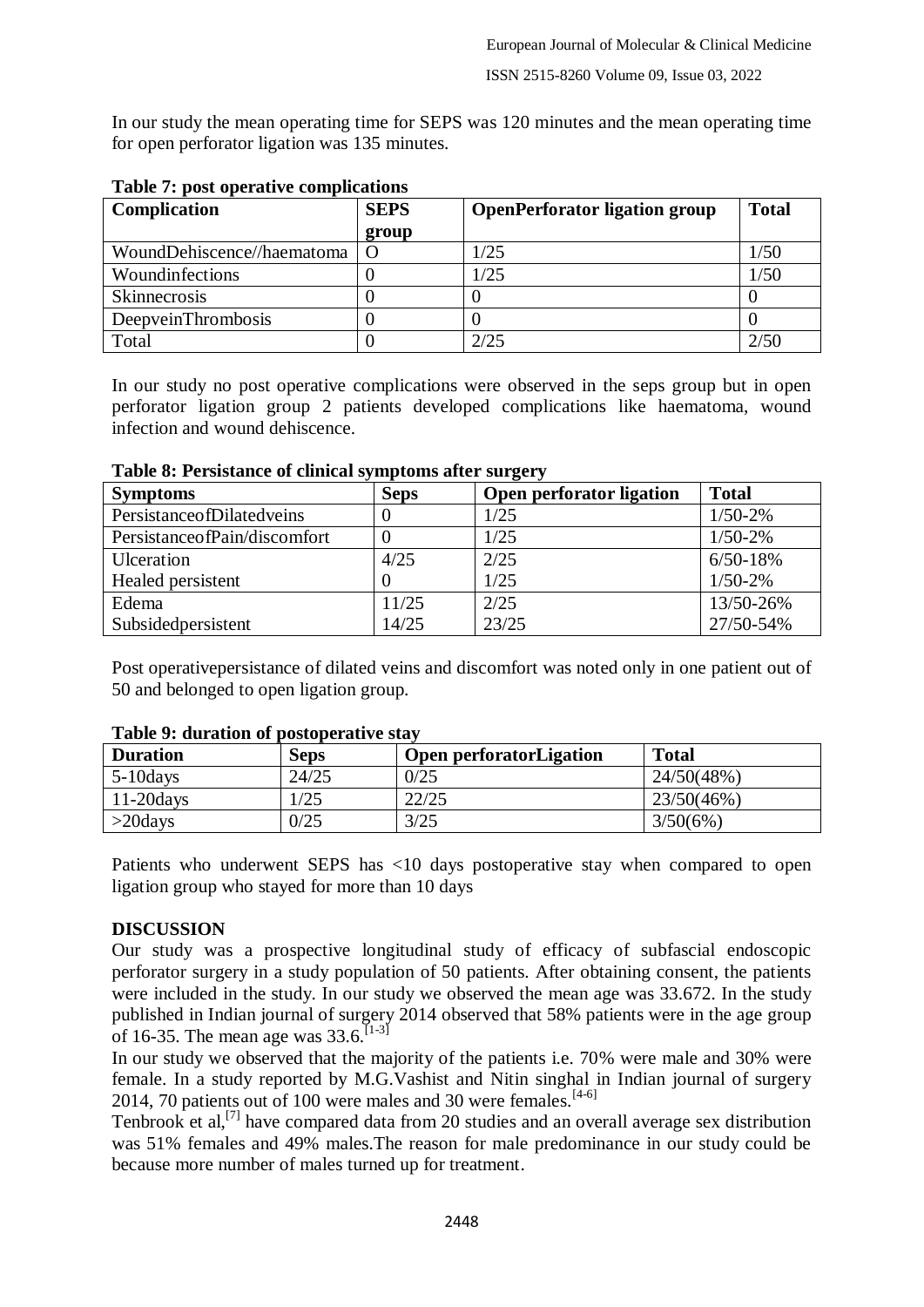Most patients in our study had a perforator incompetence in the right lower limb (42%). On left side in (36%) and bilateral disease (22%). Gloviczki et al,<sup>[8]</sup> reported right sided involvement in 49% patients and left in 46% of patients and bilateral in 5% of patients under study. Hauer et al 26 reported 19% right sided chronic venous insufficiency and 35% on the left side.

Most common presenting symptom noted in our study(100% patients) was dilated veins and pain/discomfort, Itching, edema and pigmentation being other common symptoms. Active ulcer as a presenting symptom was noted only in 14% of the paients.Inastudy published by Dr.Devid Hazarika et al pain/discomfort (in 80% patients) was the most common symptom followed by dilated veins (in 73% patients). Active ulceration was noted in 4% of patients.

In our study the mean number of perforators ligated per limb were 4.5. In a study published in Indian journal of surgery by M.G. Vashisht and Nitin Singhal,<sup>[6]</sup> a total of 314 perforators were ligated in 100 limbs. Pierik et al divided 54 perforators with the range of 1-6 averaging 2.9 perforators per limb.

Jugenheimer et al,<sup>[9]</sup> reported "a total of 456 perforator ligation with a range of 2-11 with an average of 4 per limb".

The operating time required for SEPS was less(120 minutes) in comparision to OPEN PERFORATOR LIGATION(135 minutes). In our study we observed that the rate of ulcer size reduction after 6 months post SEPS was 100% and open ligation is 66.7%. Synbrandy et al reported "a ulcer healing rate of 70% after SEPS".

Tenbrook et al,<sup>[7]</sup> reported "a median time as 30-60 days for complete healing after SEPS".

Baron et al43 reported "primary healing following SEPS in 41 out of 53 patients in 12 weeks and in the remaining 12 it took longer time but none exceeded 6 months". In a study done Anjaykumar included 21 patients of varicose veins with the perforating vein incompetence underwent SEPS using harmonic scalpel showed "ulcer healing in 8 weeks with no recurrences in 11.9 month of follow up". Negus and freugood reported "84% ulcer healing rate". $[10]$ 

In present study 2% of the patients dilated veins and discomfort persisted after surgery and they belonged to open perforator ligation group. In our study 6 % of the patients (OPEN LIGATION GROUP) developed postoperative complications like wound site infection,seroma, which subsided in 10 days with conservative management, haematoma formation which resolved in 2 weeks with medical management.

In our study in SEPS group no post operative complications observed. Jugenheimer and Junginger et al reported "dysesthesia in 9.7% (n=103 limbs) with severe subfascial infection in 2 (1.9%) patients". Witten et al reportedsevere subfascial infection necessitating surgical intervention on both sides. Synbrandy et al reported "wound infection in 10% of patients". Baron et al reported no wound complications in his study.<sup>[11]</sup>Tenbrook et al,<sup>[7]</sup> reported "9% haematoma formation"

The post operative stay was less (<10 days) in the SEPS group as compared to the open ligation group in which all the patients stayed in the hospital for more than 10 days and 3 out of 25 patients stayed for >20 days.

### **CONCLUSION**

SEPS is a minimal invasive surgery and effective treatment with a feasibility to tackle the incompetent perforators of lower limbs which play an important role in advanced chronic venous insufficiency. SEPS has lower rates of complication, faster recovery and decrease in clinical severity of disease and hence is a better treatment in comparision to open perforator ligation.